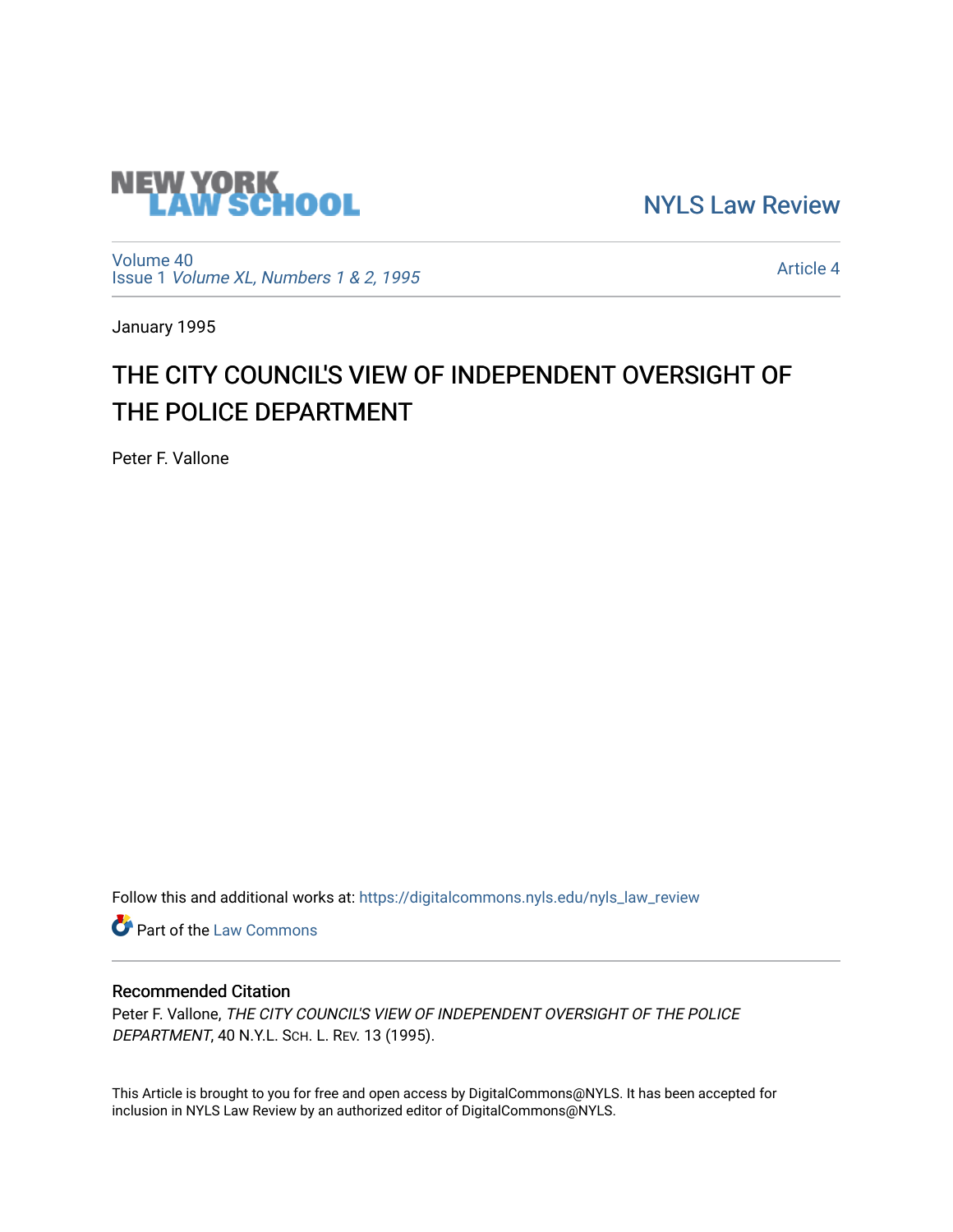#### SPEECH

## THE CITY COUNCIL'S VIEW OF INDEPENDENT OVERSIGHT **OF** THE POLICE DEPARTMENT\*

## PETER F. **VALLONE\*\***

Let me just say that it is a great honor to see Police Commissioner William Bratton,<sup>1</sup> former Police Commissioner Pat Murphy,<sup>2</sup> and Nick Scoppetta<sup>3</sup> of the Mayor's Commission.<sup>4</sup> What we are doing in the City Council, $<sup>5</sup>$  and I have been around for twenty years, has nothing to do</sup> with the personality of the people currently in office. As a matter of fact, probably no one is more qualified than Mayor Giuliani, who has a long history in criminal enforcement,<sup>6</sup> and Police Commissioner Bratton who is known and dedicated for improving policing.<sup>7</sup>

\*\* Speaker of the New York City Council. Mr. Valone wishes to thank Richard M. Weinberg, Chief Counsel to the City Council, for his assistance in drafting the legislation discussed herein and in preparing these remarks.

**1.** William J. Bratton, New York City Police Commissioner, appointed January 10, 1994 by Mayor Rudolph W. Giuliani.

2. Patrick V. Murphy, New York City Police Commissioner, 1970-1973.

3. Nicholas Scoppetta is the recently appointed chairman of Mayor Rudolph Giuliani's commission to combat police corruption. *See infra* notes 27-32 and accompanying text.

*4. See infra* notes 26-32 and accompanying text (discussing the Mayor's Executive Order establishing a police oversight commission).

5. The City Council is the legislative body of New York City, consisting of the Public Advocate and fifty-one other members termed council members. The Council has the power, *inter alia,* to adopt and enforce local laws, investigate and oversee the activities of city agencies, review city procurement policies and procedures, and advise and consent to selected mayoral appointments. N.Y. CrTy **CHARTER** ch. 2, §§ 21-31 (1992).

*6. See* John Moody, *Safe? You Bet YourLife, TIME,* July 24, 1995, at 35 (describing Giuliani as "a hard-nosed former federal prosecutor who has long made a subspecialty of studying local law enforcement").

**7.** "In his career in police work, Mr. Bratton has risen to the top of four police forces: the Massachusetts Bay Transportation Authority police, the 640-member Metropolitan Police Department in Boston, the New York City Transit Police, and the Boston Police Department, with a force of just under 2000 officers." Alison Mitchell, *Giuliani Appoints Bostonian to Run New York's Police,* N.Y. TIMES, Dec. 3, 1993, at

13

<sup>\*</sup> Peter F. Vallone delivered these remarks at a symposium sponsored by the New York Law School Law Review in conjunction with the New York Law School Center for New York City Law on March 30, 1995 entitled *Police Corruption, Municipal Corruption: Cures at What Cost?* [hereinafter Symposium].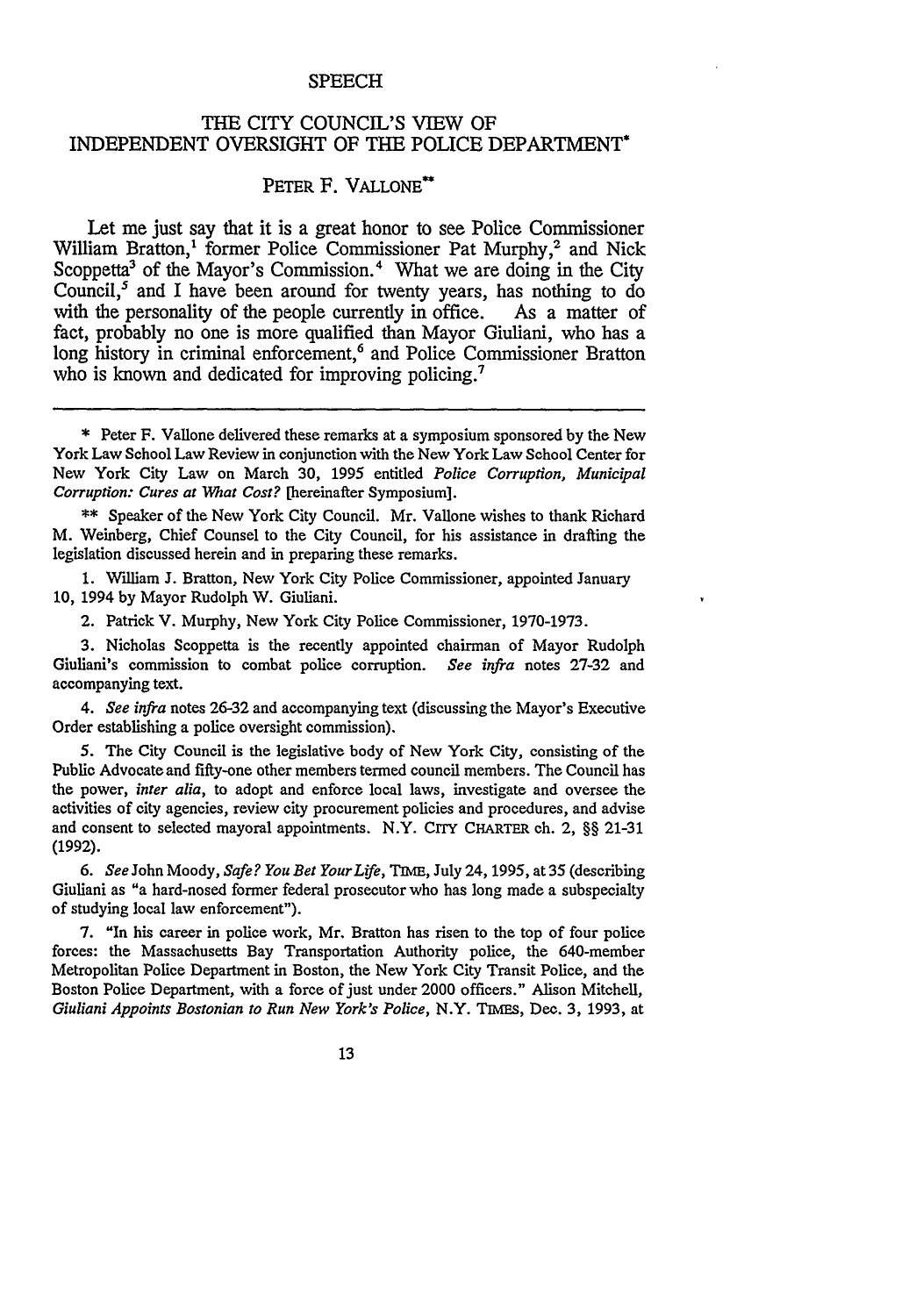As you know, we recently created the so-called Independent Police Investigation and Audit Board (hereinafter Board).<sup>8</sup> Why? Nothing is more important to the people of New York than the safety of our city. If we do not have a safe city, we are not going to have a city.

Primary to the safety of our city is a strong, solid police department. Remember, we, the City Council, the representatives of the City, were the ones who proposed and advocated for the New York City Safe Streets, Safe City Program<sup>9</sup> that put more than 6000 cops on our streets today.<sup>16</sup> That is why our crime figures are going down.<sup>11</sup> We have now combined the multiplicity of cops with the expertise of Police Commissioner Bratton and the Mayor.

B4. "Mr. Bratton's admirers point to his innovations in community policing, his introduction of new technology and more training and his ability to get money from businesses for things like equipment and station renovations." Felicia R. Lee, *Man in the News; Policing and Image: William Joseph Bratton,* N.Y. TIMES, Dec. 3, 1993, at B4.

8. The Board is the independent mechanism resulting from legislation introduced by the New York City Council, upon the recommendations of the Mollen Commission. The Board is comprised of five members: two appointed **by** the mayor, two appointed **by** the City Council, and the chair member appointed jointly. Its purpose is to closely monitor the New York City Police Department's anti-corruption efforts as well as independently investigate allegations of illegal activities. *See* N.Y., N.Y., Local Law **13** (Jan. 19, 1995) (amending the New York City Charter to establish an independent police investigation and audit board).

After a vigorous battle between Mayor Giuliani and the City Council, the New York State Supreme Court, on June 28, 1995, invalidated Local Law 13 of 1995 as a violation of separation of powers. The court found that the law "vest[ed] the Board with powers which are essentially executive in nature so as to curtail the Mayor's executive prerogatives, especially as concerns his Charter-given appointment power," and absent a referendum as required by the City Charter, the Board was invalid. Mayor of New York v. Council of New York, No. 402354, 1995 WL 478872 (N.Y. Sup. Ct. June 30, 1995), *appeal docketed,* No. 95-3710 (1st Dep't N.Y. App. Div. Nov. 16, *1995).*

9. On February 13, 1991, New York State enacted legislation creating a Safe Streets, Safe City Advisory Board, amending state tax law to allow for a state lottery for the support of educational programs to reduce crime and enhance crime prevention in New York City, and amending City tax law to raise revenue for criminal justice services by imposing a personal income tax surcharge on New York City residents. *See* 1991 N.Y. LAWS ch. 6 (McKinney 1991).

10. Steven L. Myers, *Mayor Says Crime Data Affirm Strategies,* N.Y. TIMES, Jan. 8, 1995, § 1, at 26 (reporting that the Safe Streets, Safe Cities Program "raised taxes specifically to pay for the hiring of 6000 more police officers").

11. On average, New York City experienced a twelve percent decline in the seven major felonies in 1994. *See* N.Y. CIy **POLICE DEP'T** OFF. **OF** McMT. ANALYSIS **AND PLANNING, STATISTICAL REP.: COMPLAINTS AND** ARRESTS 1994, at 7 (1995).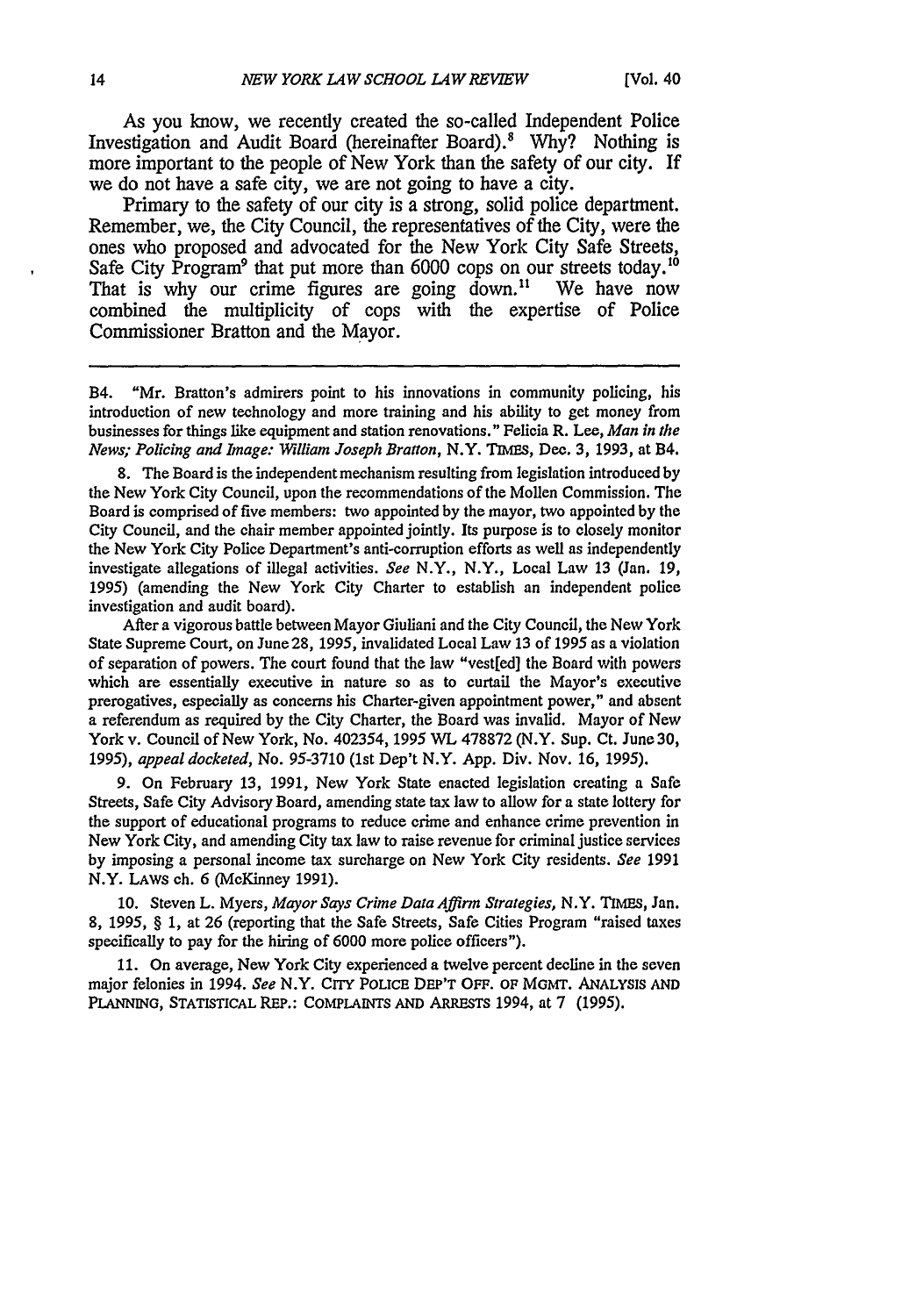We are proud of our cops. The vast majority are good, honest cops. **12** As Commissioner Bratton said only a few moments ago, it's only a few of them that let us down. But we have to give those good, honest cops a place to turn to report torruption without fear of retribution. And so the Board was formed by the Council.

When I, along with Public Safety Committee chair Sheldon Leffler<sup>13</sup> and Governmental Operations Committee chair Mary Pinkett,<sup>14</sup> first introduced the legislation to create this Board, we did so because we believed that it was time for an independent agency to do for the Police Department what it so far had been unable to do for itself: root out criminals within the Department, and root them out from the bottom **up. 15**

The present system does not work. It simply does not work. The need for the Council's legislation was made clear by the findings of the Mollen Commission.<sup>16</sup> That commission headed, as you know, by Judge Milton Mollen, who I think was here today to speak, was set up after Michael Dowd and five other police officers were arrested on drug

The Mollen Commission, commonly referred to as such after its chairman, Judge Milton Mollen, was created in July, 1992 by Executive Order of then-Mayor David Dinkins. The Commission was asked to examine three areas of deep public concern: **(1)** the extent and nature of corruption within the New York City Police Department; (2) the Department's policies and procedures for corruption control; and (3) improvements and reform for the detection and prevention of corruption within the Department. Harold Baer, Jr. & Joseph P. Armao, *The Mollen Commission Report: An Overview,* 40 N.Y.L. SCH. L. REV. 73, 74 (1995).

**13.** Sheldon S. Leffler, N.Y. City Council, Public Safety Committee.

14. Mary Pinkett, N.Y. City Council, Governmental Operations Committee.

**15.** Illustrating the Department's problems controlling corruption, the Mollen Commission investigation found

a [corruption control] system that had virtually collapsed years ago-and that was more likely to minimize or conceal corruption than uncover and uproot it. [The Commission] found that the New York City Police Department had largely abandoned its responsibility to police itself and had failed to create a culture dedicated to rooting out corruption.

MOLLEN **CONI'N REP.,** *supra* note 12, at **70.**

**16.** *See* MOLLEN COMM'N REP., *supra* note 12, at **1.**

<sup>12.</sup> *See* **N.** Y. **CrIY COMM'N** TO INVESTIGATE **ALLEGATIONS** OF POLICE CoRRUnrION **AND** THE ANTI-CoRRUTION **PROC.** OF THE PoLIcE DEP'T, **COMM'N** REP. **1** (July 7, 1994) (Milton Mollen, Chair) [hereinafter MOLLEN **COMM'N** REP.] (reporting that "the vast majority of New York City police officers are honest and hard-working, and serve th[e] City with skill and dedication each day.").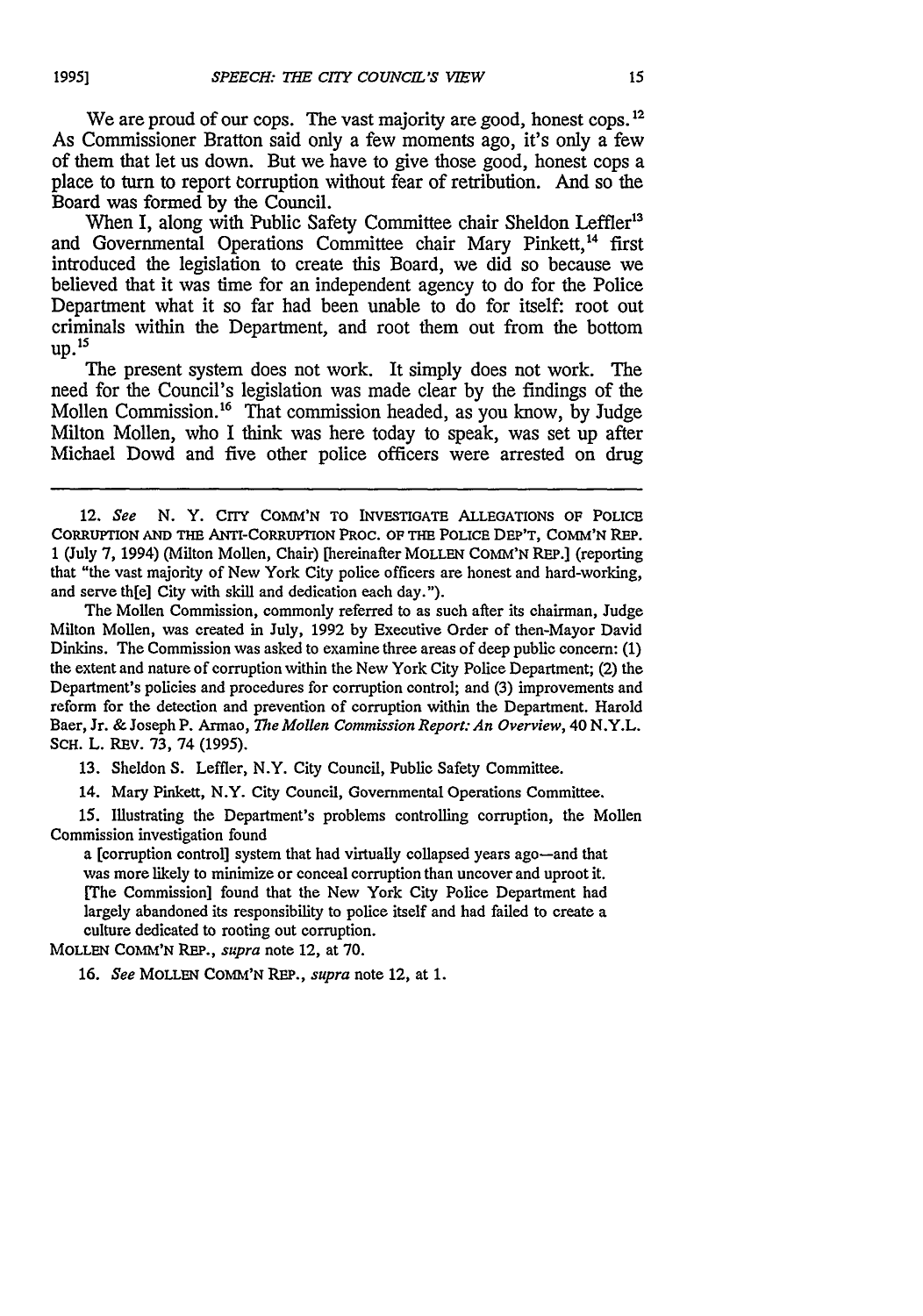trafficking charges.17 As many as thirty cops in just one precinct allegedly were engaged in criminal activity.18 *And* after an exhaustive two-year process, including hearings and testimony, that commission recommended that an independent police investigation board be created.<sup>19</sup>

We need to give good cops a vehicle to report corruption without fear of retribution. Only an independent agency can accomplish this. Only an independent board can work to keep what seemed to be inevitable cycles of police corruption from being so inevitable. We need to give the police the tools they need to expose any corruption they find and help maintain the integrity of the Department.

This legislation authorizes the Board to (1) perform assessments and audits of the Police Department's internal systems for detecting, investigating and preventing corruption and make recommendations for the improvement of those systems; (2) assist the Police Department in its formulation and implementation of policies and programs to detect and eliminate corruption; (3) undertake independent investigations of possible corruption within the Police Department; and (4) undertake investigations of possible corruption within the Police Department at the request of the Mayor or the Police Commissioner.<sup>20</sup> The Board that the City Council has legislated will have the power to investigate police corruption and monitor Department activities to detect and prevent corruption.<sup>21</sup> It will

18. The Mollen Commission's corruption investigations **led** to criminal charges against 14 police officers in Manhattan's 30th Precinct. Baer & Armao, *supra* note 12, at 75. After the Commission's tenure expired, the United States Attorney and the Manhattan District Attorney charged additional police officers of the 30th Precinct, bringing the total number of defendants in that precinct to over **30.** *See* George James, *Officer Resigns Over False Testimony, but Says his Supervisors Made him Lie,* N.Y. TIMES, Nov. 1, 1995, at B3.

**19. MOLLEN COMM'N** REP., *supra* note 12, at 149.

20. N.Y., N.Y., Local Law 13, § 2 (Jan. 19, 1995) (amending N.Y. CITY CHARTER ch. 18-B, § 451(a)(1)-(4)).

21. *See supra* note **8** and *infra* notes **22-23** and accompanying text.

<sup>17.</sup> Michael Dowd was the subject of more than 15 corruption allegations within the New York City Police Department (NYPD) over a six-year period, yet not a single complaint was ever substantiated despite abundant evidence of Dowd's criminal activities. Dowd's case caused widespread concern about the extent and nature of police corruption and the NYPD's competence and commitment to combat it. Baer & Armao, *supra* note 12, at **74-75.** On May 6, 1992, after six years as an open and notorious drug dealer and racketeer in uniform, detectives from Suffolk County, New York finally arrested Dowd, Kenneth Eurell, and four other police officers. *See* **MOLLEN CoMM'N** *REP.,* supra note 12, Exh. 8 at 20.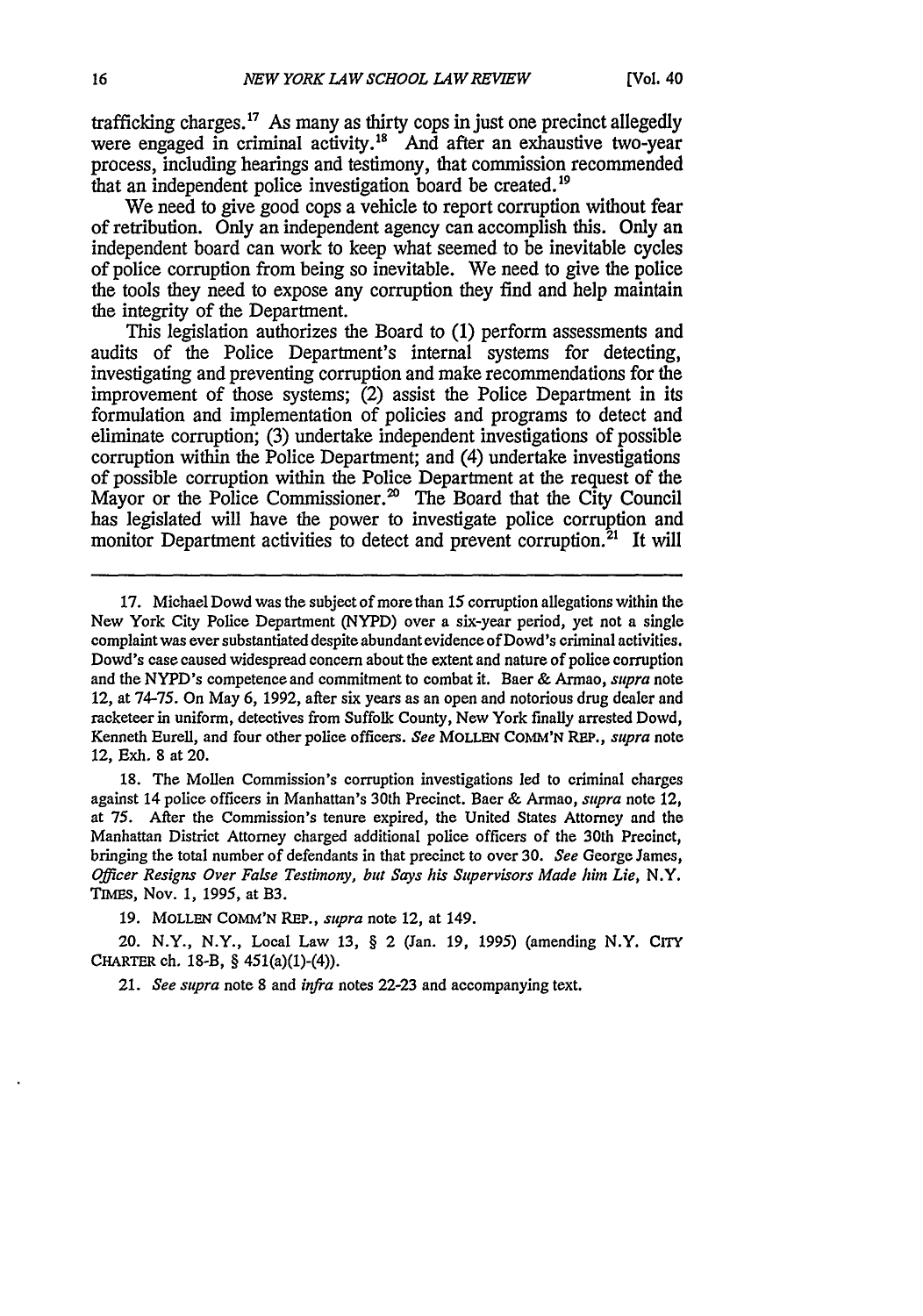have subpoena power<sup>22</sup> and that is vital. For it to be effective, the Board must have teeth and the subpoena power gives it these teeth.

The Board will be made up of five members, two appointed by the Council, two appointed by the Mayor and one appointed jointly.<sup>23</sup> This appointment allocation ensures that the Board will be independent. This Board will address itself strictly to corruption within the Police Department. $24$  An independent Board will finally give police officers a separate place to go to report police criminality, criminality that we have learned from experience can be protected by the so-called blue wall of silence.<sup>25</sup> The Board will turn that blue wall of silence into a blue wall of integrity.

Unfortunately, the Mayor disagreed and chose to ignore the law and replaced the independent panel with a panel that is not independent but is under his control.<sup>26</sup> By doing this, he risks giving the impression that he is above the law. Although the Mayor apparently believes his action is necessary to maintain his executive powers, $^{27}$  and I am convinced that that is what he believes, it sends not one, but two wrong messages.

First, the Mayor's action sends a chilling message to all citizens who expect elected officials not only to uphold the laws but to obey them as well. Second, he is depriving the public and the Police Department of an important tool, a real confidence builder within the system for rank and

22. N.Y., N.Y., Local Law 13, § 2 (Jan. 19, 1995) (amending N.Y. CrrY CHARTER ch. 18-B, § 452).

23. *Id.* § 2 (amending N.Y. CITY CHARTER ch. 18-B, § 450).

24. See supra note 8.

*25. See* MOLLEN COMM'N REP., supra note 12, at 51 (describing the blue wall of silence as "the unwritten rule that an officer never incriminates a fellow officer"). The Mollen Report adds that "[t]he pervasiveness of th[is] code of silence is bolstered by the grave consequences for violating it: Officers who report misconduct are ostracized and harassed; become targets of complaints and even physical threats; and are made to fear that they will be left alone on the streets in a time of crisis." *Id.* at 53.

26. *See* N.Y., N.Y., Exec. Order 18 (Feb. 27, 1995) (establishing a "Police Commission" consisting of five members appointed, and removable for cause by the Mayor). The Commission may not investigate matters without the approval of the Mayor and must report all activities to the Mayor. *Id.* Further, the Mayor's commission may not issue subpoenas but must request that the Department of Investigation issue a subpoena. *Id.*

**27.** *See* Mayor of New York v. Council of New York, No. 402354, 1995 WL 478872 (N.Y. Sup. Ct. June 20, 1995) (noting that "[tlhe Mayor . . .vehemently opposed the creation of a Board, as provided for in Local Law 13, on the ground that the enactment curtails and transfers his executive powers and powers of appointment, and the powers of his appointees, in violation of the doctrine of the separation of powers, and without benefit of public referendum..."), *appeal docketed,* No. 95-3710 (1st Dep't N.Y. App. Div. Nov. 16, 1995).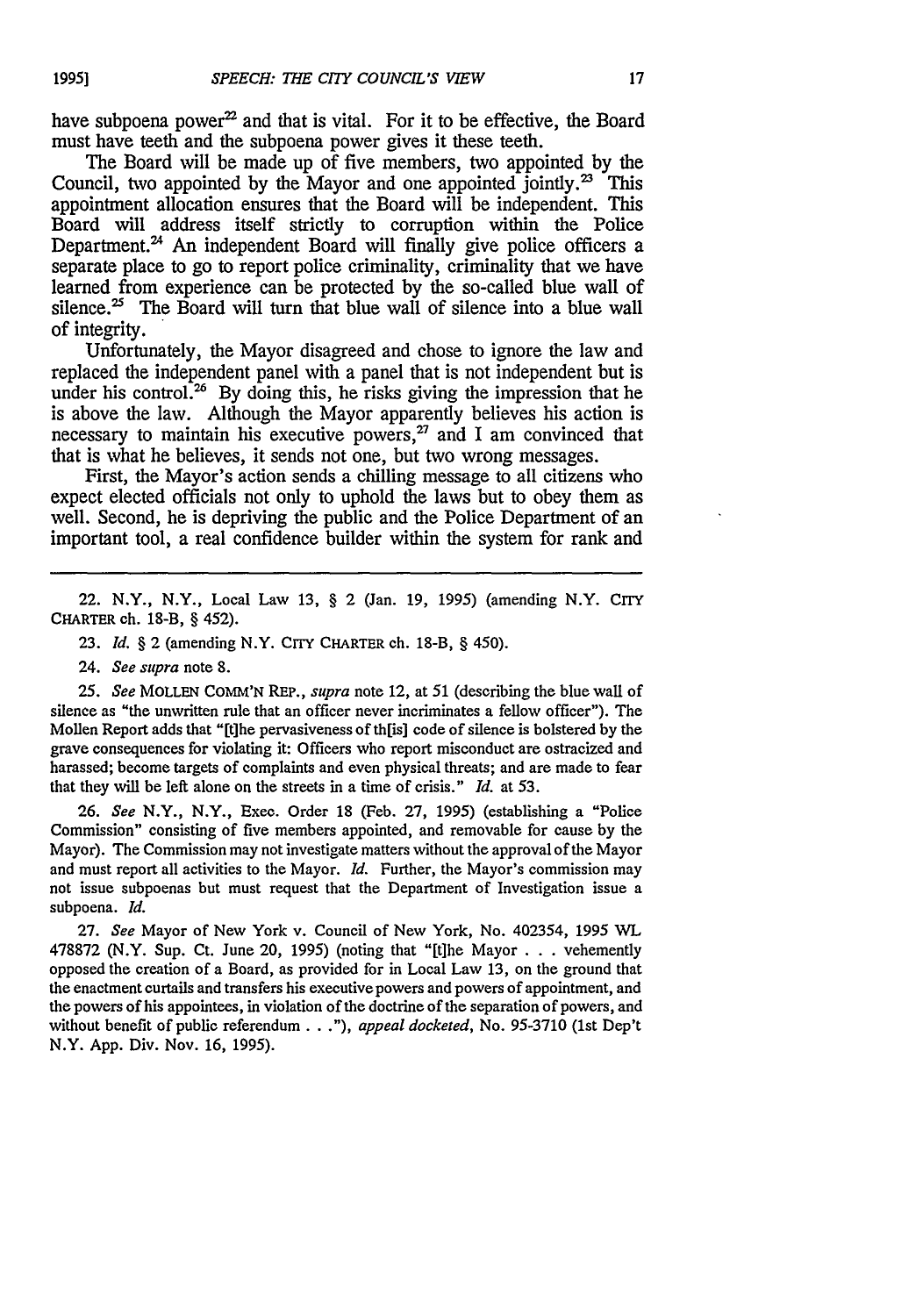file cops and the communities they serve. The commission that the Mayor has created is as far from the Mollen Commission model as one can get. $^{28}$  It is not an independent investigatory body, but one under the Mayor's control.

Its primary purpose will be to audit Police Department anti-corruption reports. $29$  While this is undoubtedly an important function, one that will be carried out by the Board under the Council's law as well, it is not enough. Significantly, no investigation could begin without the express consent of the Mayor,<sup>30</sup> nor could any subpoena be issued in furtherance of an investigation unless it was issued by the commissioner of the Department of Investigation.<sup>31</sup>

It is important to understand that under the Council's law, primary responsibility for the investigation of police corruption will still fall within the Police Department,<sup>32</sup> and that the Mayor's power to manage the Police Department will in no way be diminished. But I repeat, the Board must have teeth, and to have teeth, it must have its own investigation and subpoena power. Only a legislature can do that. No chief executive can do it.

To avoid prejudice to ongoing investigations by other law enforcement agencies, the Board will have to coordinate with the New York Police Department Internal Affairs Division and with other investigative bodies,<sup>33</sup> including the City's five District Attorneys as well as the Civilian Complaint Review Board.<sup>34</sup> We actually mandated in the

primary responsibility was to remain with the [Police] Department **. . .** [Additionally,] the prosecutional role [was to] remain with the District Attorneys and the U.S. Attorneys. . . . [T]he Commission desired and sought an executive order setting up a Board or Commission that would provide investigative and auditing oversight. The Commission felt subpoena power and investigative power were essential . **. .** . [However,] the Mayor has by executive order appointed a group of creative and bright men and women to a more limited commission with virtually no independence and instead dependent, in large measure, on the decisions of his Commissioner of Investigation.).

*29. See* N.Y., N.Y., Exec. Order 18, § 2(a) (Feb. 27, **1995).**

**30.** *Id.* § 3(b).

**31.** *Id. §* 3(d).

32. N.Y., N.Y., Local Law 13, § 2 (Jan. 19, **1995)** (amending N.Y. CITY CHARTER ch. 18-B, § 456).

33. *Id.* § 2 (amending N.Y. **CrrY** CHARTER **ch.** 18-B, § 457).

34. *Id.*

*<sup>28.</sup> See* Baer **&** Armao, *supra* note 12, at **85** (explaining that "[the Commission] concluded that an independent board with a small staff, and without a prosecutional role, would [be] best suit[ed to the task]" and that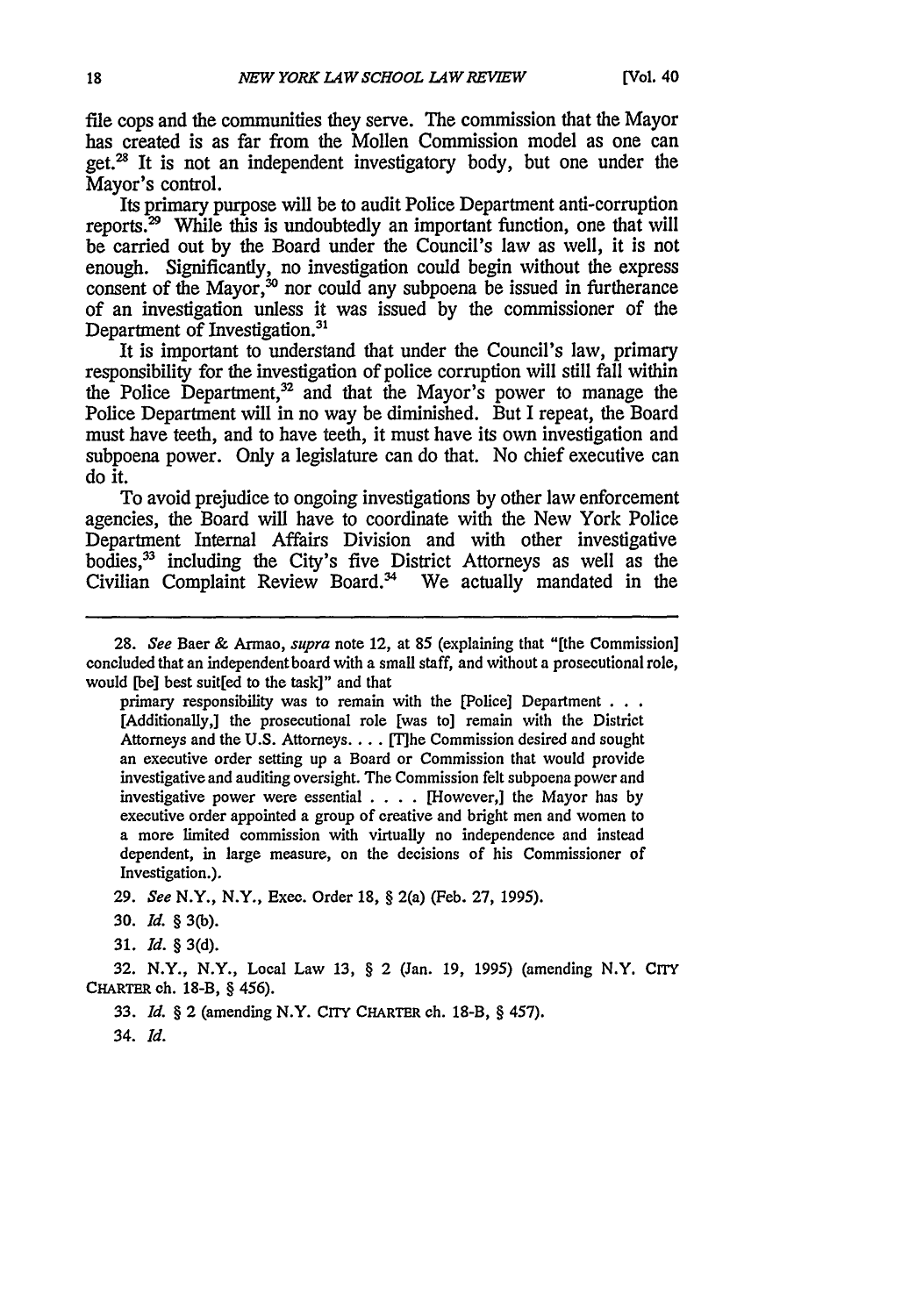Council's law, to make sure that they do not start tripping over one another in investigations, that the Board enter into a protocol with each investigative body, so there would be no misunderstanding of our clear intent.<sup>35</sup>

In the event that the Board determines that there are reasonable grounds to believe that a criminal violation has occurred or is occurring, the Board is obligated to immediately turn this information over to the appropriate prosecutorial office and to the police commissioner.<sup>36</sup> The Council's law establishing this Board will take effect in July of  $1995$ .<sup>37</sup> We will have named our appointees by then; we hope that the Mayor will do likewise. This permanent independent board will finally provide a forum for preventing systematic corruption within the Police Department. This is for the good of the police themselves and it is for the good of all of the people of the City of New York.

I have been around for two decades. I have seen one great police commissioner come after another. Nobody questions their ability; nobody questions their integrity; and nobody questions their desire to root out corruption.

The Mayor, however, has many other things to do. At the present, he and I are meeting concerning a three billion dollar budget gap, while at the same time facing many more billions of dollars of our own New York City tax dollars that the federal and state governments are taking away from us.

The Mayor cannot, because of other pressing responsibilities, focus primarily on the issue of police corruption during this morning's symposium. I cannot imagine a mayor more qualified than Mayor Giuliani in this particular area, $38$  but he has other pressing duties to which he must attend.

The five District Attorneys all come to me claiming that if they had another \$20 million or \$30 million, they could do the job of rooting out corruption in the Police Department. And I say to them all—and I know them all and they are all terrific-even if we had five billion dollars to combat police corruption, the five borough District Attorneys have other matters to which they must attend, and they cannot focus primarily on police corruption.

In the Executive Order that the Mayor published, the Police Department remains responsible for conducting investigations of specific

*38. See supra* note 6.

**<sup>35.</sup>** *Id.*

<sup>36.</sup> *Id.*

<sup>37.</sup> *See id.* § 3 (announcing Local Law 13's effective date of 180 days after its enactment on January 19, 1995 as required by the New York City Charter).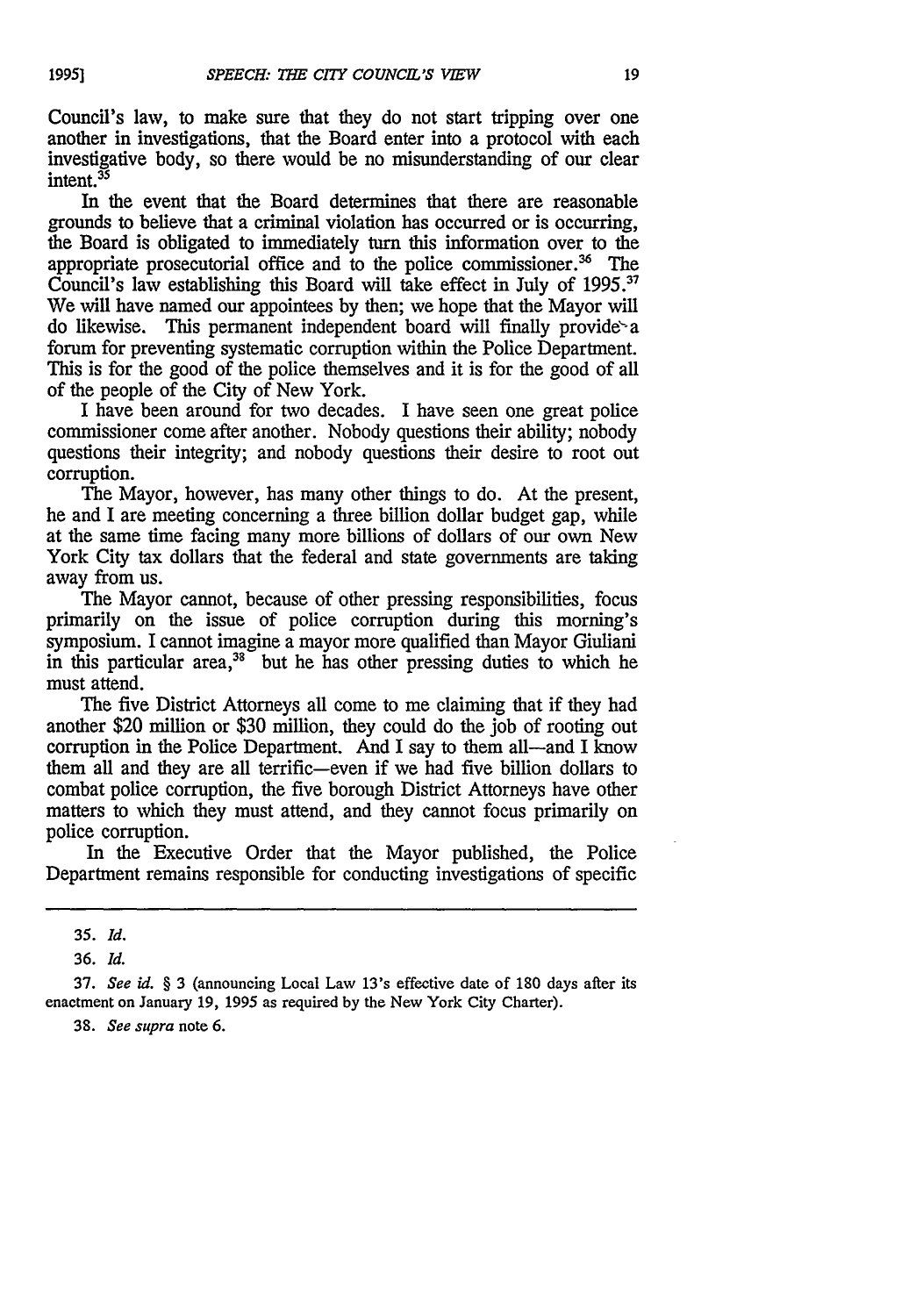allegations of corruption made against the Police Department.<sup>39</sup> The Council's law says the same thing.<sup>40</sup> The Mayor's Executive Order allows an investigation only where the Commission, the Commissioner of the City Department of Investigation, and the Mayor, determine that exceptional circumstances warrant such an investigation.41 In addition, the Mayor's Executive Order states:

Any hearings or investigations undertaken by the Commission may include the issuance of subpoenas by the Department of Investigation in accordance with the Department of Investigation's powers under Chapter 34 of the New York City Charter to the extent that the Commission and the Department of Investigation jointly determine is appropriate.<sup>42</sup>

That is not independence as envisioned by the Mollen Commission.

Right now we have some very capable and qualified people in City government who are dedicated and who want to help, and most certainly will do some very good things over the next month, six months, or two years. The problem is that lawyers and officials change jobs and leave office; a law lasts. It survives the personality of the people involved. It survives the present administration. It goes on until the legislative body changes it.

We have been working on the legislation that implements the Board for two years. We had innumerable hearings and anyone who had anything to say about it testified.43 I changed the language of the bill five times to make sure that the Mayor's concerns were addressed; that he still was responsible, that the police commissioner is still responsible, and that nobody is taking that responsibility away from them.

One of the best tactics of prosecuting criminal cases is to grant immunity to wrongdoers. The theory is that a wrongdoer who has been

39. N. Y., N.Y., Exee. Order 18, § 3 (Feb. 27, **1995).**

40. *See* N.Y., N.Y., Local Law 13, § 2 (Jan. 19, 1995) (amending N.Y. **CITY CHARTER** ch. 18-B, § 456).

41. N. Y., N.Y., Exec. Order 18, § 3(b) (Feb. **27, 1995).**

42. *Id.* § 3(d).

43. *See* Mayor of New York v. Council of New York, No. 402354, 1995 WL 478872 (N.Y. Sup. Ct. June **30,** 1995), *appeal docketed,* No. 95-3710 (1st Dep't N.Y. App. Div. Nov. 16, **1995)** (noting that the proposed legislation for Local Law **13** was subject to extensive public debate before the City Council adopted it as law on November **23,** 1994). Additionally, the Mayor held a further public hearing on December 12, 1994, before he vetoed the proposal on December 23, 1994. The Council reconsidered and then repassed the proposal on January 19, **1995,** which then became Local Law **13** of **1995,** adopted over the Mayor's objections. *Id.*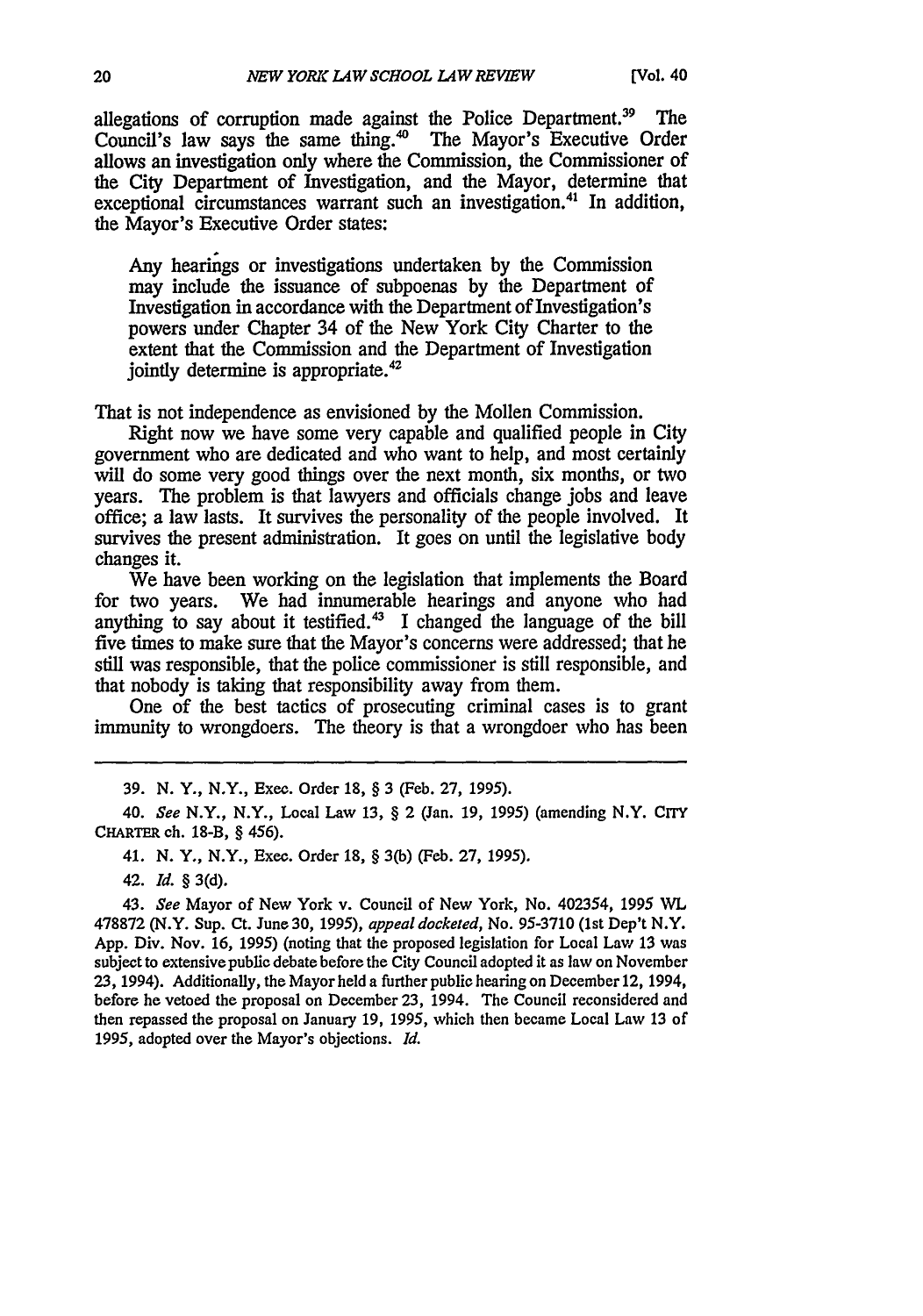granted immunity will implicate other wrongdoers. The Commission cannot grant immunity. Since only a District Attorney or a U.S. Attorney can grant immunity, there must be cooperation.<sup>44</sup>

Anyhow, I think it is a great law. It is going into effect on July 1st. It is the law and it will remain the law unless it is challenged and changed in a court of competent jurisdiction.<sup>45</sup> And that does not mean it cannot be changed, and I have said this over and over again, if something about this bill, like any other law that we pass, does not work or could be made better, we will change it, we will open it up again.

The legislative process works by consensus.<sup>46</sup> That means fifty-one different Council members, all of whom represent 150,000 different people have to come together, examine it, debate it and come to a consensus. A decision about how to best root out corruption does not depend on one person. It depends on an arduous process of public debate and hearings before legislation has been enacted. We have been through that and the law implementing the Independent Board reflects this broad consensus.

<sup>44.</sup> *See* N.Y., N.Y., Local Law 13, § 1 (Jan. 19, 1995) (citing the Council's awareness that other offices such as the City's District Attorneys play a vital role in exposing and prosecuting acts of corruption).

<sup>45.</sup> *See supra note 8.*

<sup>46.</sup> *See* N.Y. **CITY** CHARTER ch. 2, § 34 (1992) (explaining the process by which local laws and resolutions are passed).